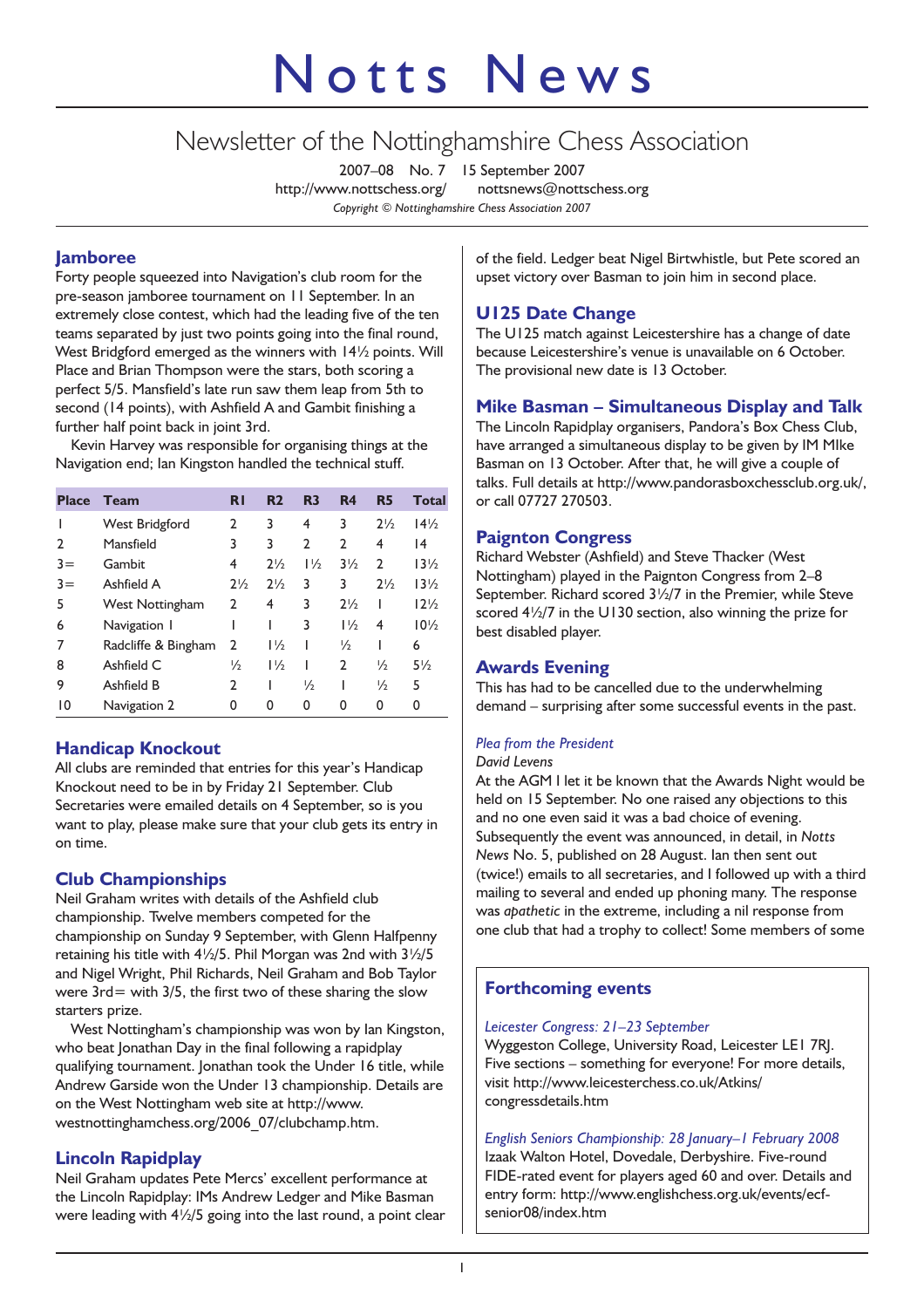clubs I had met in the meantime said they knew nothing about the planned event!

To add to this, several members, and at least one club, couldn't even be bothered to return their trophies on time. This means that I will have to make several journeys to the engravers, instead of one; a quite unnecessary call on my time and energy as well as costing me more money on petrol.

I do not mind that a lot of players obviously didn't want to attend, though those who have been before have since told me what a great night out it was last time we had a special event of this kind. Everybody clearly has the right to choose what they wish to do on any given evening. However, it is a simple courtesy to let organisers know – an email from each secretary whose members did not want to attend would have saved me a lot of hard work and much time.

So, my plea is this. **Please**, club secretaries especially, do respond in some way when an event like this is put on for your benefit. If you keep officers properly informed we can all put more time into the jobs you have called us to do, or maybe have a little more spare time to ourselves. Remember, we all have families and other interests outside of chess.

# **Derbyshire Rapidplay**

Geoff Gibson sends details of a new event: the Derbyshire Rapidplay.

- ◆ **Date**: Sunday 2 December 2007
- ◆ **Venue**: Celanese (formerly Accordis/Courtaulds, Spondon, Derby)
- ◆ **Four sections**: U200, U155, U120 and U90 6 rounds per section
- ◆ **Four prizes per section guaranteed**: 1st £100, 2nd £50, 3rd £30, Grading prize £20
- ◆ **Entry fees**: £12 Adults, £9 Juniors, Seniors, Unwaged; £1 discount for ECF direct members
- ◆ **Start time**: 10.00 a.m., last round ends at 6.30 p.m. (30 minutes per player per game)

For more information, email chessman81@lycos.co.uk or visit http://mysite.orange.co.uk/derbyrapidplay2007.

# **Leamington Rapidplay**

Kishan Lakhani (Long Eaton) scored 3½/6 to won the Best Junior prize in the U200 section of the Leamington Rapidplay, held on 9 September. Oliver Exton scored  $2\frac{1}{2}$  in the U160 section.

#### **Leicester FIDE-Rated Events**

Anyone puzzled by the failure to report the second weekend of the B Group (which has the NCA participants) of the Leicester FIDE-rated tournaments (http://www.leicesterchess. co.uk/FIDE/congressdetails.htm) will be interested to know that the games will be played on the weekend of 6–7 October. The A group was completed on 18–19 August, as scheduled, and resulted in six players gaining a FIDE rating. Thanks to Sean Hewitt for the update.

#### **Robin Hood Marathon**

#### *David Levens*

Anyone travelling around Nottingham at this time of year cannot have failed to have seen various notices announcing the Robin Hood Marathon. It struck me, as an ex marathon runner, that the NCA could enter a team in the half-marathon next year.

Apart from myself, I know of at least two other chess players playing in the league who have run at least one halfmarathon, as well as the mother of one of our juniors, who has competed in the Robin Hood at least once! Obviously we wouldn't win anything, but it could give us good publicity and we could run a sponsor-type competition based on our respective times, which could raise some revenue.

Sponsors would have to guess all of the runners' finish times or places. The nearest to the correct answer would win a percentage of the money raised.

If there is anyone willing to have a go, even if you haven't run before, contact me and I'll organise a training schedule (I'm a fully qualified marathon coach).

# **Missing Trophy**

We're trying to track down the location of the Best Game Prize trophy. None of the last three winners (David Levens, Rob Richmond and Ian Kingston) has been presented with it, but it is believed to exist. If you know where it is, or have an idea who might have it, please contact either *Notts News* or a member of the Executive Committee.

# **World Championship**

The World Championship got off to a very slow start in Round 1, with all four games being drawn in under 30 moves. However, things brightened up considerably in Round 2, with a brilliant win by Kramnik against Morozevich and a nicely judged effort by Anand to win with black against Aronian.

#### **Vladimir Kramnik – Alexander Morozevich**

*World Championship, Mexico City, 14.09.2007*

**1.Nf3 Nf6 2.c4 e6 3.g3 d5 4.d4** Kramnik's speciality – the Catalan Opening. Many of his best games feature delicate positional wins from this opening, gradually converting an apparently insignificant advantage into a win. This game takes a different course. **4...dxc4 5.Bg2 a6 6.Ne5 Bb4+** Unusual: 6...c5 is more common, but there have been a handful of recent games with 6... Bb4+. Morozevich probably has something prepared to surprise Kramnik. **7.Nc3 Nd5 8.0–0!?** A novelty. White normally plays 8.Bd2 **8...0–0** Morozevich takes things cautiously – it looks as though Kramnik's preparation has borne fruit sooner than Black's. White must have been prepared for something like 8...Nxc3 9.bxc3 Bxc3 10.Rb1 Qxd4 11.Qxd4 Bxd4 12.Nxc4, when his lead in development and the open lines may compensate for the sacrificed pawns. **9.Qc2 b5 10.Nxd5 exd5 11.b3 c6 12.e4!?**

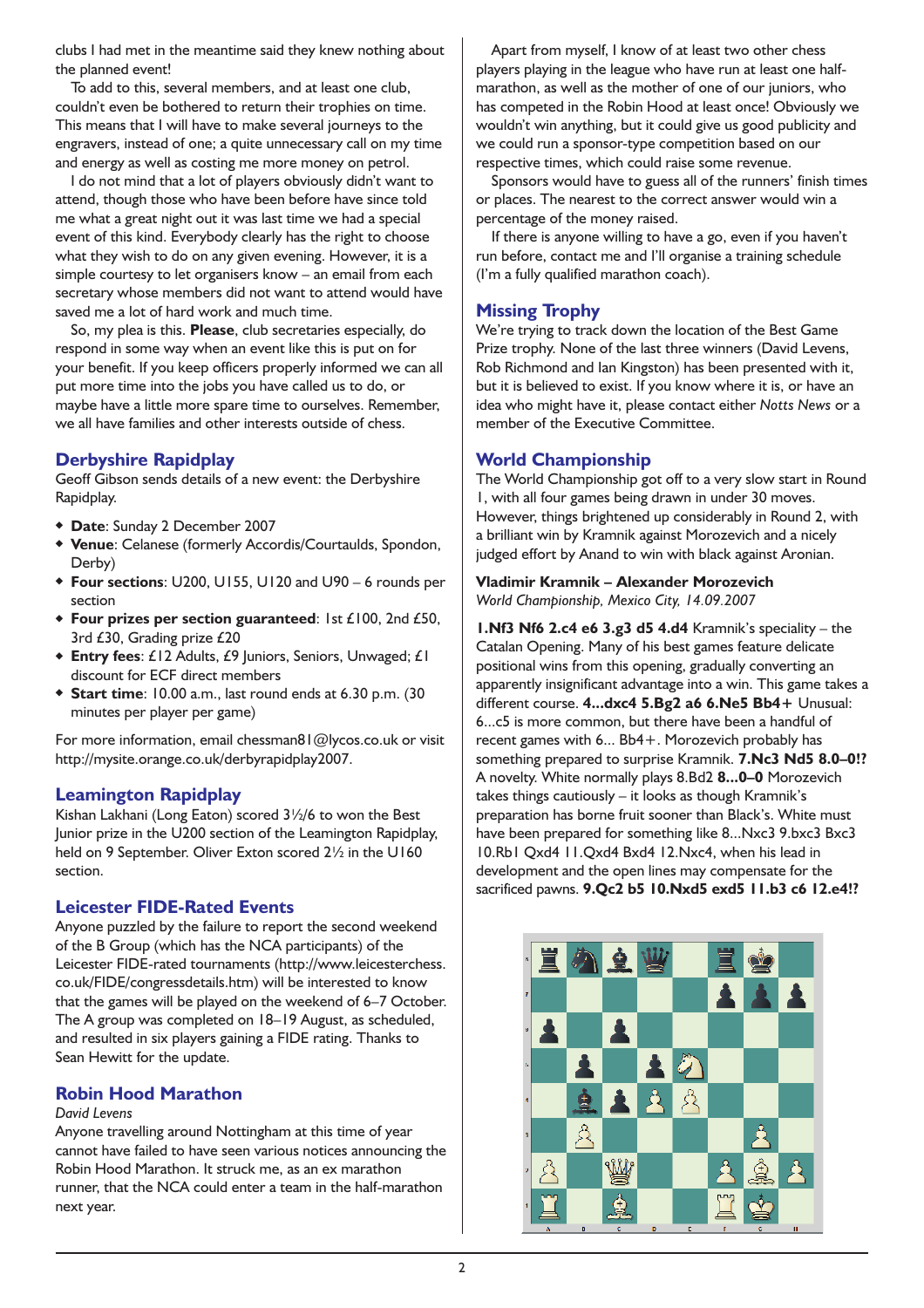A very deep idea, which Kramnik must have prepared in advance. Now 12...dxe4 13.Bxe4 Qxd4 14.Bxh7+ Kh8 15.Bf4 gives a sharp game with roughly equal chances, but Black's choice appears to prevent this. **12...f6 13.exd5!** 13.bxc4 fxe5 14.exd5 exd4 transposes. White's sacrifice sets Black all sorts of problems and Morozevich starts to fall a long way behind on the clock. **13...fxe5 14.bxc4 exd4 15.dxc6 Be6 16.cxb5 d3?!** 16...Ra7 may be better. **17.c7! Qd4** Black also has to consider 17...Qd6 and 17...dxc2. A lot of analysis will be needed to figure out which is best, but there seems to be a consensus that 17... Qd4 is a mistake. **18.Qa4!**



Pieces are hanging all over the board. Kramnik is playing in Morozevich's style, and the latter is getting into serious time trouble. **18...Nd7 19.Be3 Qd6 20.Bxa8 Rxa8 21.Bf4** This may be an error, as we shall see shortly. Instead, 21.Rac1 looks winning. **21...Qf8** 21...Qd5! may save the game, since 22. Qxb4? *(22.Rac1* keeps White on top, but the position is very unclear*)*

22...Qf3 23.Qd4 Bd5 forces 24.Qxd5+ Qxd5, winning for Black. But finding an idea like this with only a few minutes left isn't easy – even my computer takes a while to see it. **22.b6** White is winning now, and the rest is just a mopping up operation. **22...Ne5 23.Bxe5 Qf3 24.Qd1 Qe4 25.b7 Rf8** 25...Qxb7 26.Qxd3 is the last chance to stay on the board, but being the exchange and two pawns down against Kramnik is no fun at all. **26.c8Q Bd5** Kramnik has been known to overlook a mate in one, but not this time. **27.f3 1–0**

Games can be viewed live at http://partidas.chessmexico. com/, which coped admirably with the thousands of visitors – none of the teething troubles typically seen at major events. Lots of other sites are providing coverage and analysis: Susan Polgar has a list at http://susanpolgar.blogspot.com/2007/09/ world-championship-coverage-information.html.

# **The Gentlemanly World of Nottingham Chess Club**

#### *Robert Richmond*

A treasure in the Nottinghamshire Archives is the minute book of Nottingham Chess Club 1872–1897, the source for most of this piece. The club was established 16 October 1829, so it must be the first chess organisation in the county. Membership was rather exclusive and by election only – recorded membership varied between 30 and 55. There were no women or juniors. The members were a classy bunch. Those I've tracked down on the census include lace

manufacturers (3), a soap manufacturer, lace merchants (2), a silk merchant, the manager of a lace factory, solicitors (2), a banker, an accountant, a clergyman, a master tailor and a town Alderman. The number of Germans is striking – I've found four, including Sigismund Hamel, long time President, and Carl Sipman, Treasurer in the 1880s, and there may be others, as well as Albert Heymann, whose parents were German. The death of William G Ward "the esteemed club vice president and Mayor of Nottingham" (from injuries sustained by falling from his horse) is recorded in 1878 and in 1891 the Sheriff was the principal guest and an entertaining speaker at the annual dinner. This is the Nottingham elite at play.

The club was keen on its annual "supper" or "soiree". Sometimes this was combined with "an exhibition of simultaneous play". So in 1873 the date was fixed "as soon as Mr. Blackburne can make it convenient to pay Nottingham the intended visit". The following evening he gave a "grand seance of blindfold chess". Gunsberg came in 1888 (fee £3 3s) and 1889 and Blackburne again in 1894 (fee only £2 2s).

In 1873 the club was turfed out of Bromley House and moved to a room offered by Mrs Bowman, 52 Long Row, just off the Market Square, it they remained for most of the period covered by the minute book. This mutated into Bingham's restaurant and after it went bust in 1890 to the Eagle restaurant. The ground floor is now a branch of Boots. There was a brief period at the Albert Hotel, Derby Road, while the mess from the bankruptcy was sorted out. It met on Tuesday and Friday evenings from October to March – chess as a winter sport goes back a long way.

The club had the exclusive use of the room for £15 p.a., rather expensive but "with the privilege of a piano standing in the room". An inventory was taken of club assets prior to the move in 1873, which were – 1 sofa, 3 screens, 8 tables, 10 cushioned chairs, 5 mesh bottomed chairs, 1 cushioned armchair, 1 cupboard, 1 clock (a proper one not a chess clock), 1 fender iron, 1 coal bucket, 1 coffee pot, cups, saucers & spoons, 4 chess boards, 7 folding boards, 3 boxes of chessmen, chessmen in the drawers of tables (club rules in 1891 were exhorting members to put the pieces back in the drawer) and various magazines going back to 1841. There was also an oil painting of Samuel Newham Esq, one of the club founders and for many years club president. I wonder what became of it ?

As was fit and proper for a club of gentlemen there was a pretty casual attitude towards money. The usual deficit was made up by prior guarantees from leading members. In 1886 it was agreed that "the subscription in future years should be 10/6 instead of the optional amount in vogue during the last few years". This was put forward by the match captain and star player and might have had something to do with the next resolution "railway fares of the match playing teams should be met by the funds of the club". But old attitudes die hard. Here's a report in the press from 1894, the sort of journalism it is impossible to imagine today – "A financial statement was read, showing that in spite of some exceptional charges the income of the club had exceeded the expenditure. The treasurer was out of pocket to the extent of £6 odd, but this was perfectly satisfactory to the members insamuch as they always expected a balance on the wrong side and the amount was less than it had been for many years".

Turning (reluctantly) to the actual chess. From 1880 the club played four or five matches per year against near neighbours. Leicester home and away was a regular fixture, with a predictable series of losses to the young H. E. Atkins